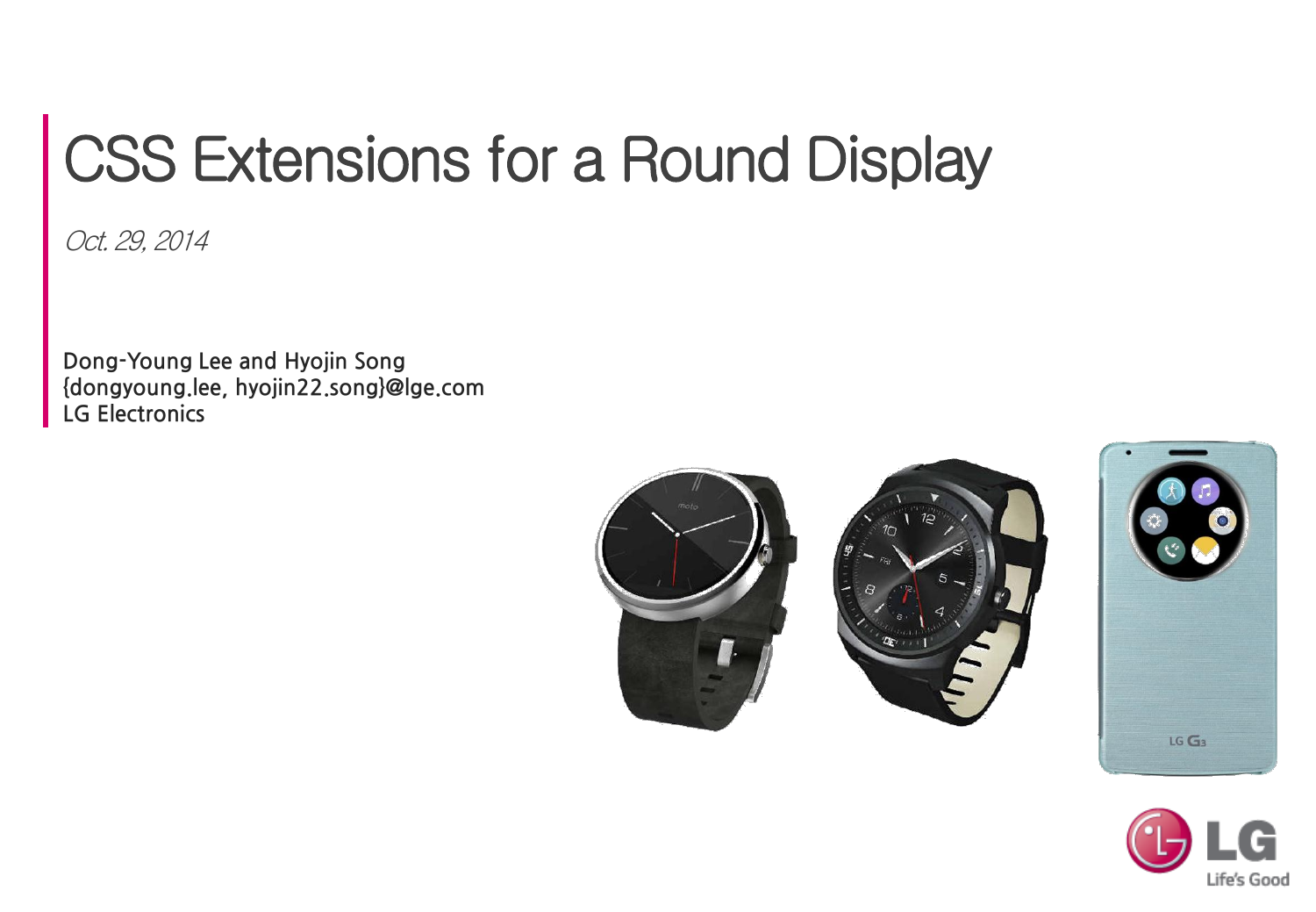#### Background

- New devices with a round screen are emerging. LG G Watch R, Moto 360, LG G3 (when the cover is closed), etc.
- The web was designed for a rectangular screen.
	- **Especially CSS.**





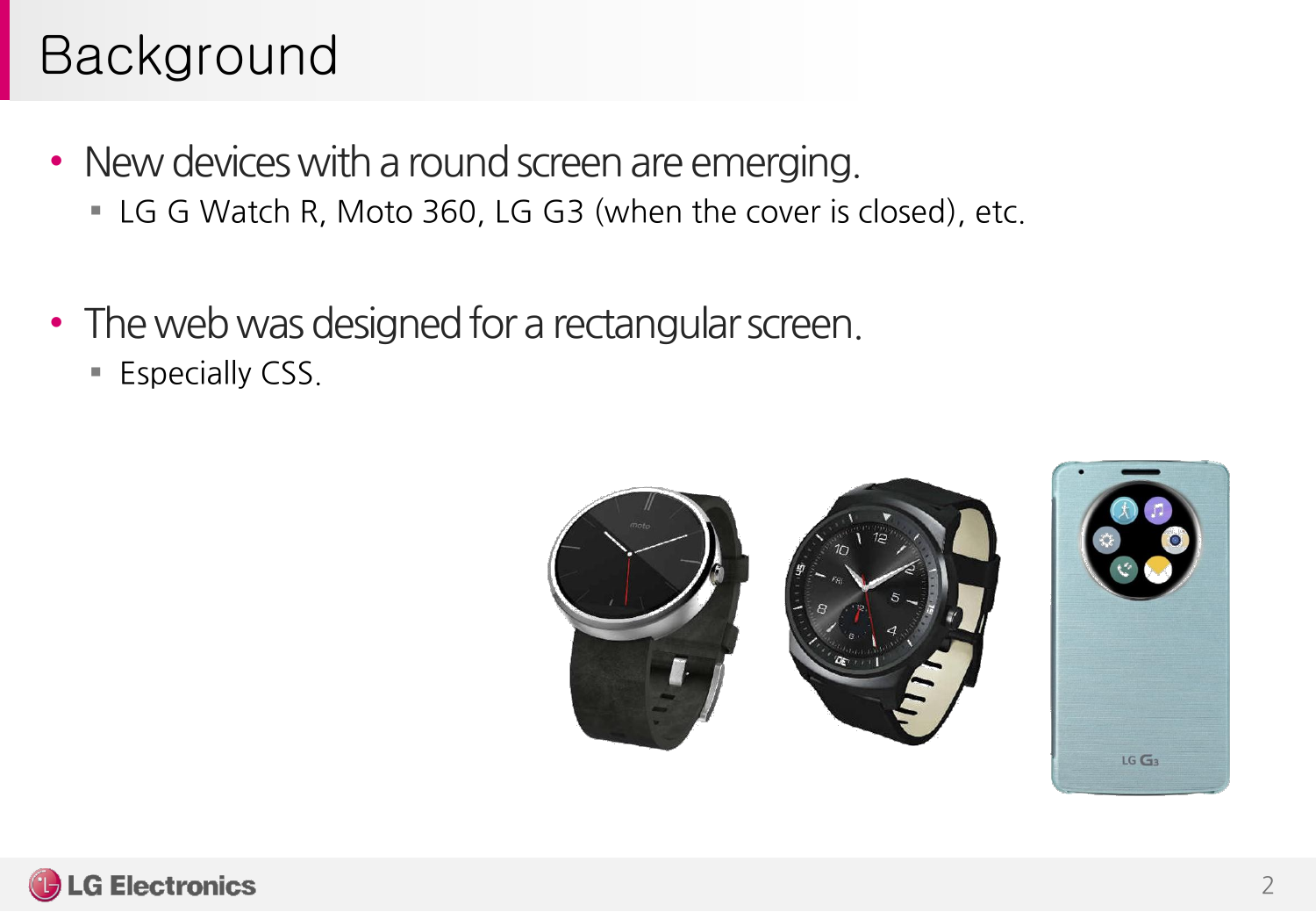## 1. Detecting a Round Screen (Media Query)

#### • "device-radius" property

- **Inspired by "border-radius"**
- Supports many shapes include rectangle, circle, ellipse, rectangle with round corners, etc.



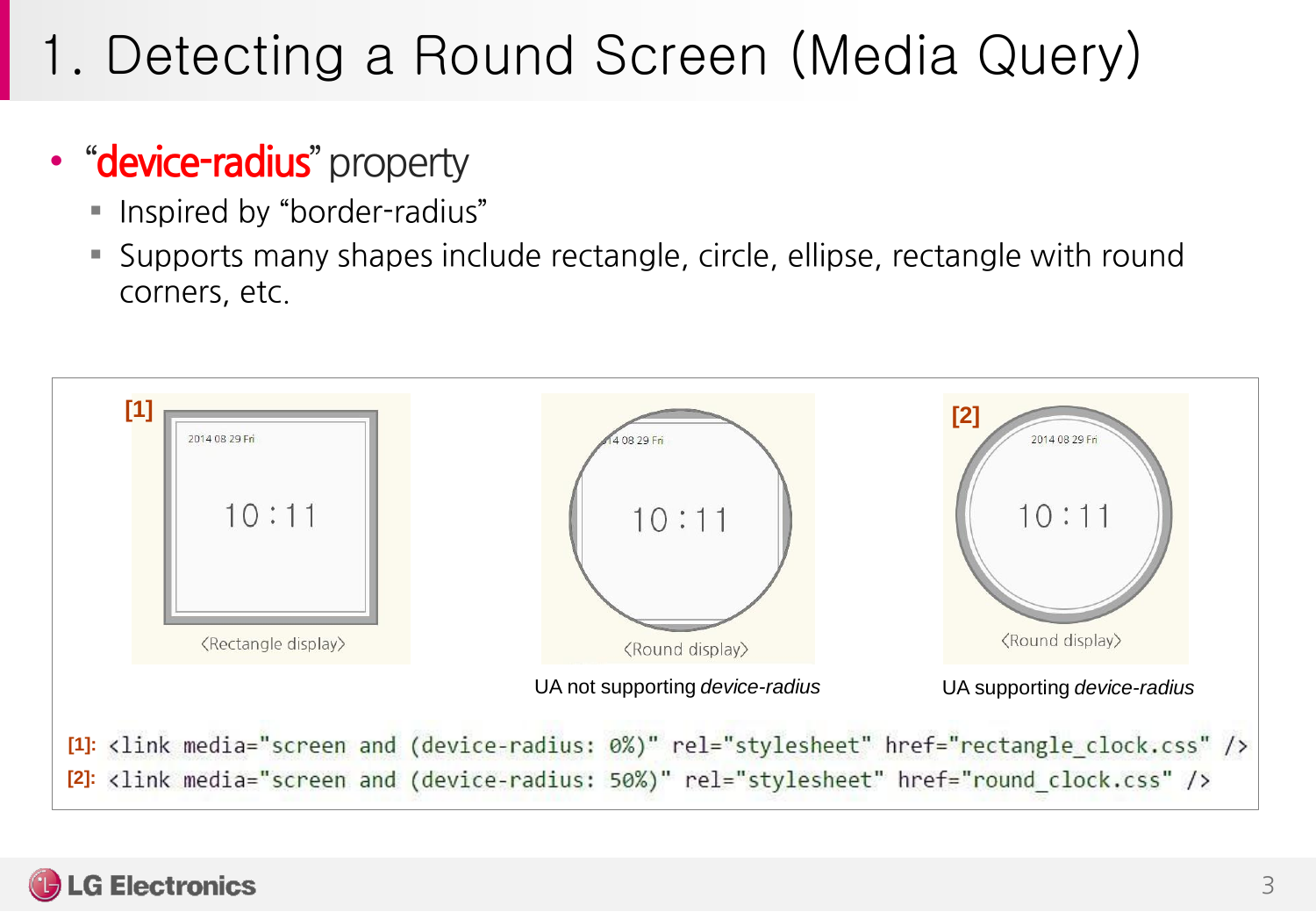#### 1. Detecting a Round Screen (JavaScript)

- New property of the **Screen** object
	- $\blacksquare$  radius: {1000px | 50%}
- (New) property of the body element
	- document.body.**border-radius:** {1000px | 50%}

```
V Screen {orientation: "Landscape-primary", availWidth: 1600, availHeight: 870, availTop: 0, availLeft: 0...}
 availHeight: 870
 availleft: 0
 availTop: 0
 availWidth: 1600
 colorDepth: 24
 height: 900
 orientation: "landscape-primary"
 pixelDepth: 24
 width: 1600
proto : Screen
```
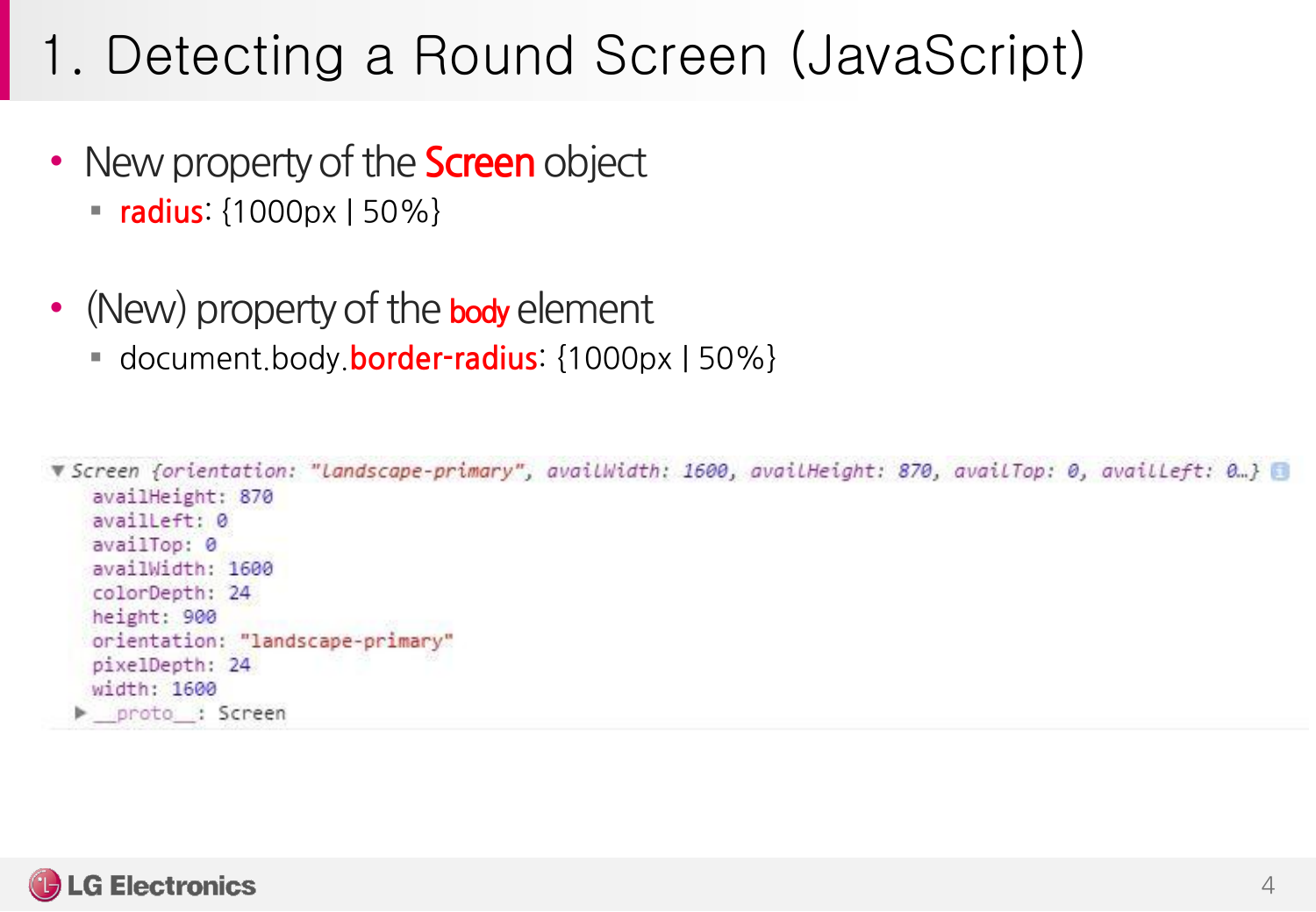#### 2. Content Alignment

• Fitting contents inside the screen.







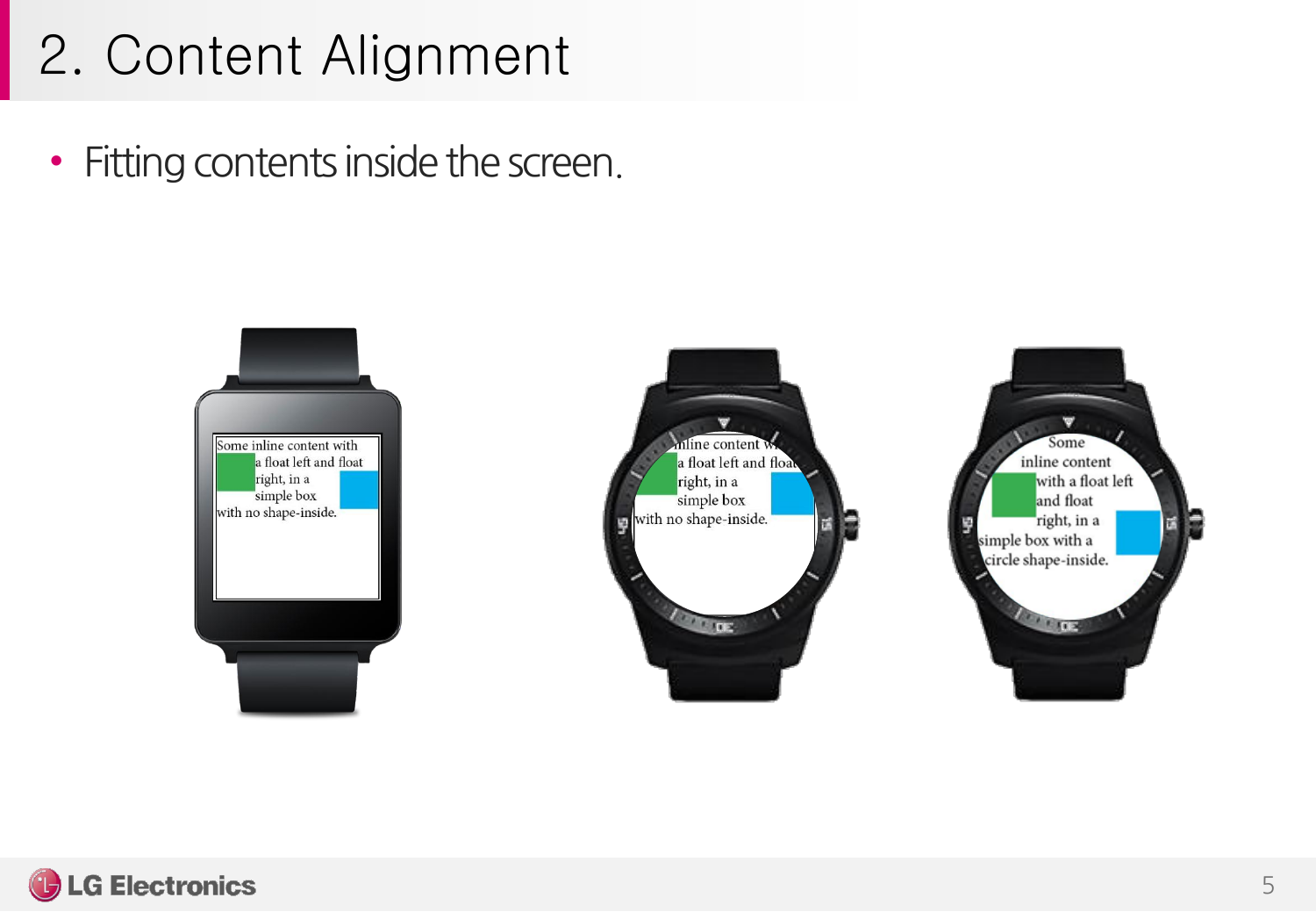## 2. Content Alignment

- Extend the "shape-inside" property
	- Add a value "display"



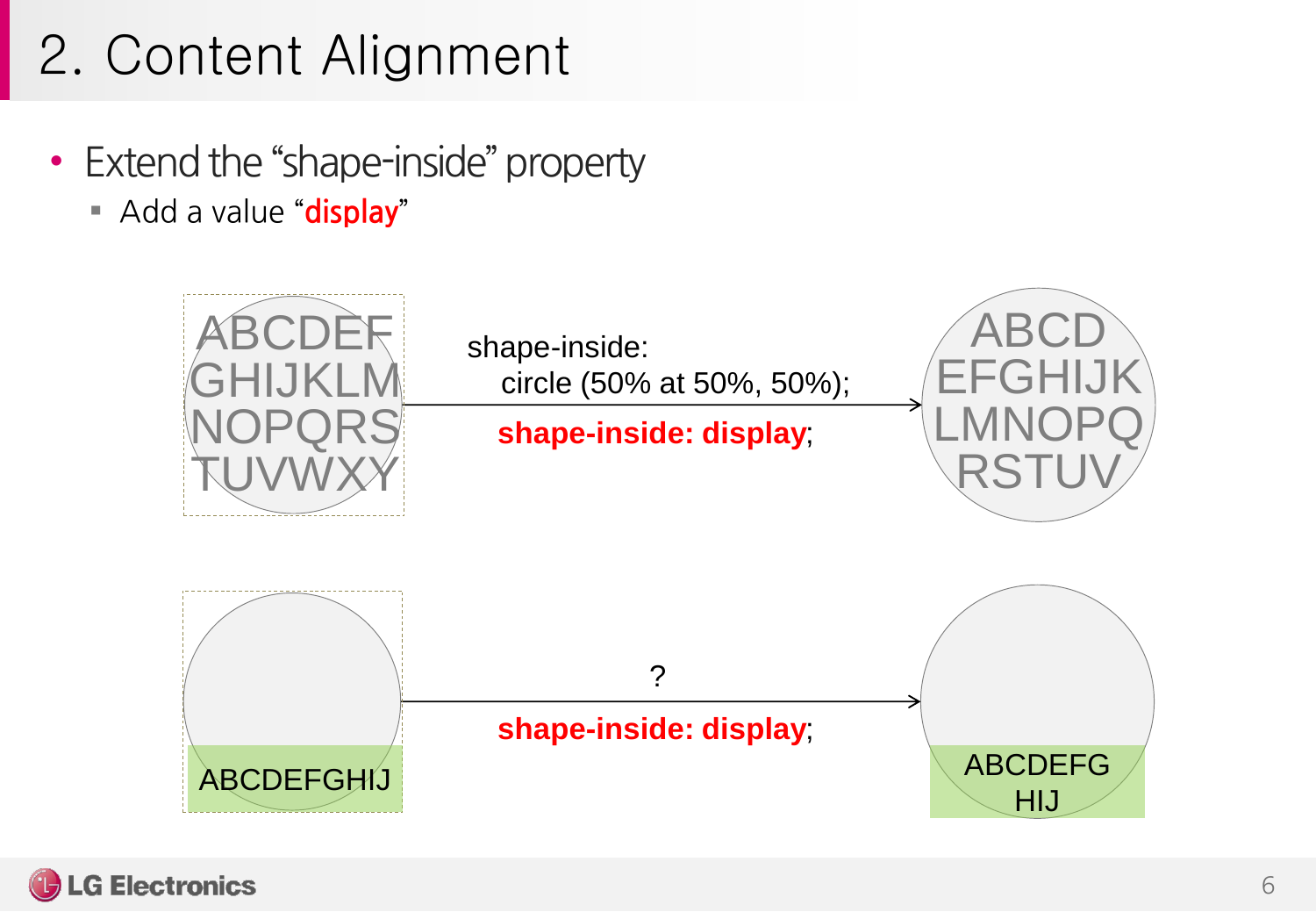#### 3. Border

• Broken border at the display edge.



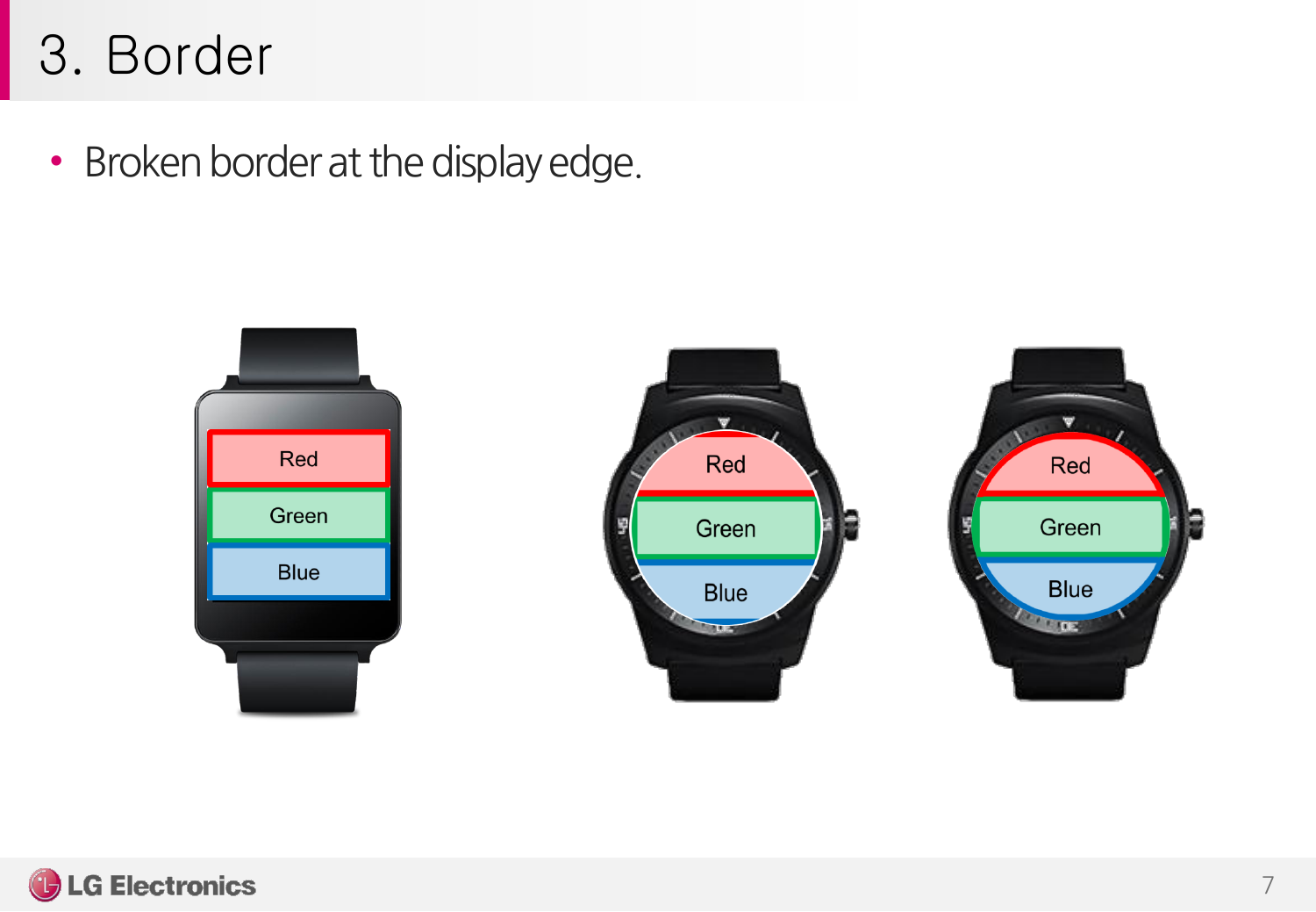#### 3. Border

• New "border-shape" property "display" or "nodisplay" (default)



**border-shape: nodisplay**; **border-shape: display**;



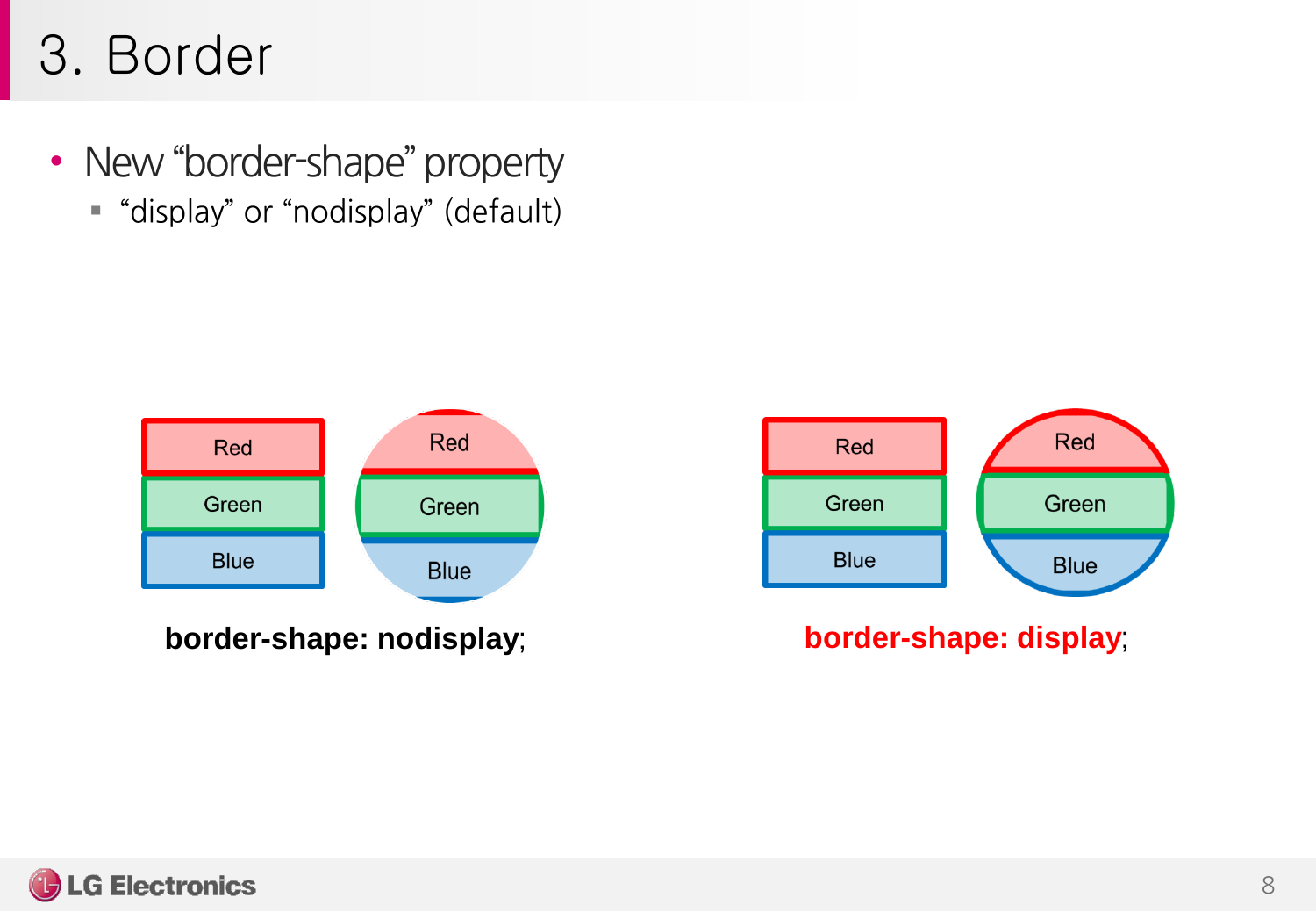#### 4. Layout

- Elements are often placed along a circle (or concentric circles).
- Polar coordinates are useful.



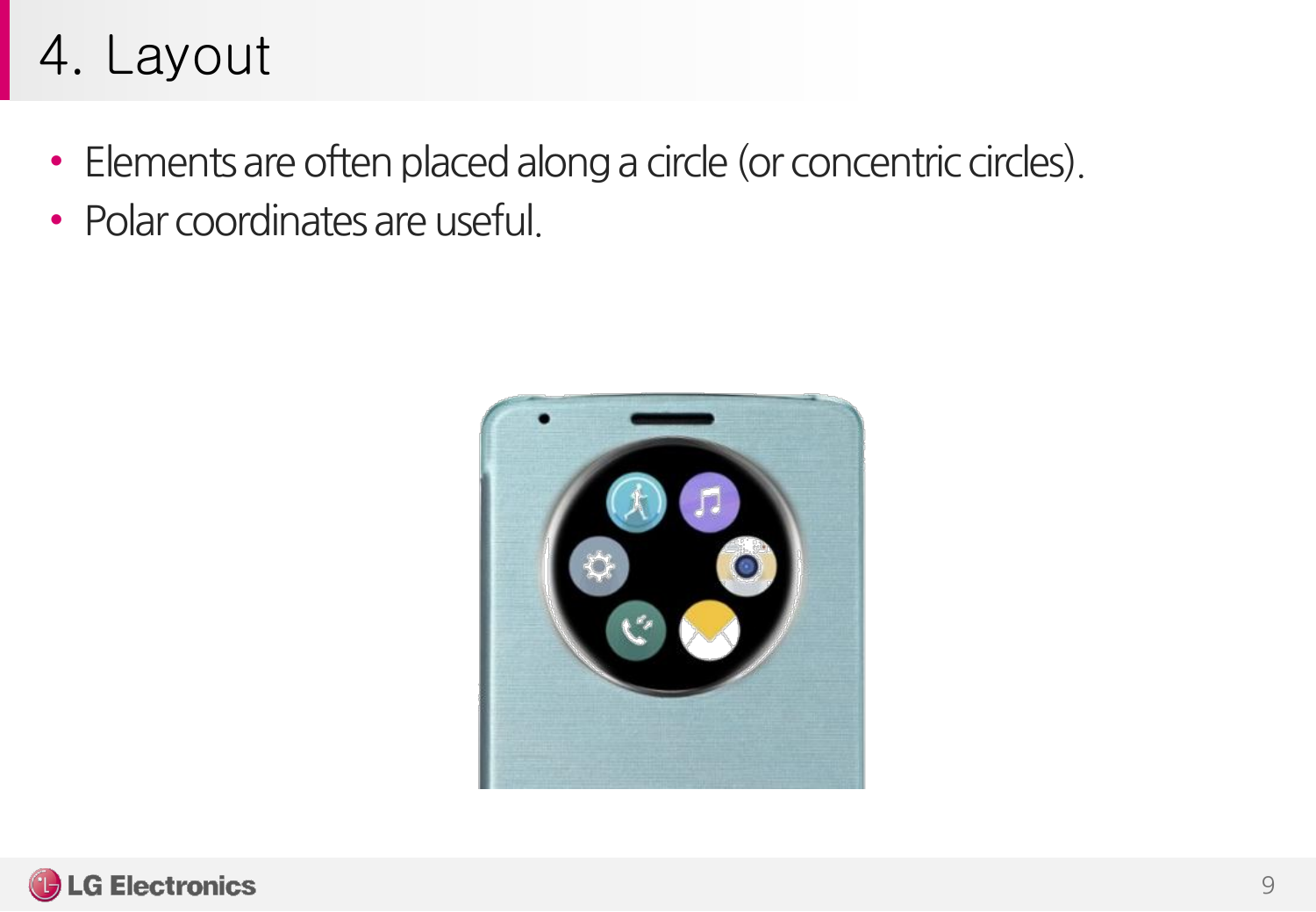#### 4. Layout

- Polar coordinates
	- "polar-angle" and "polar-distance"
	- **With "position: polar"**

<body style="position: polar;"> <div id="circle1" style="polar-angle: 0deg; polar-distance: 20%"></div> <div id="circle1" style="polar-angle: 90deg; polar-distance: 50%"></div> <div id="circle1" style="polar-angle: 225deg; polar-distance: 100%"></div> </body>